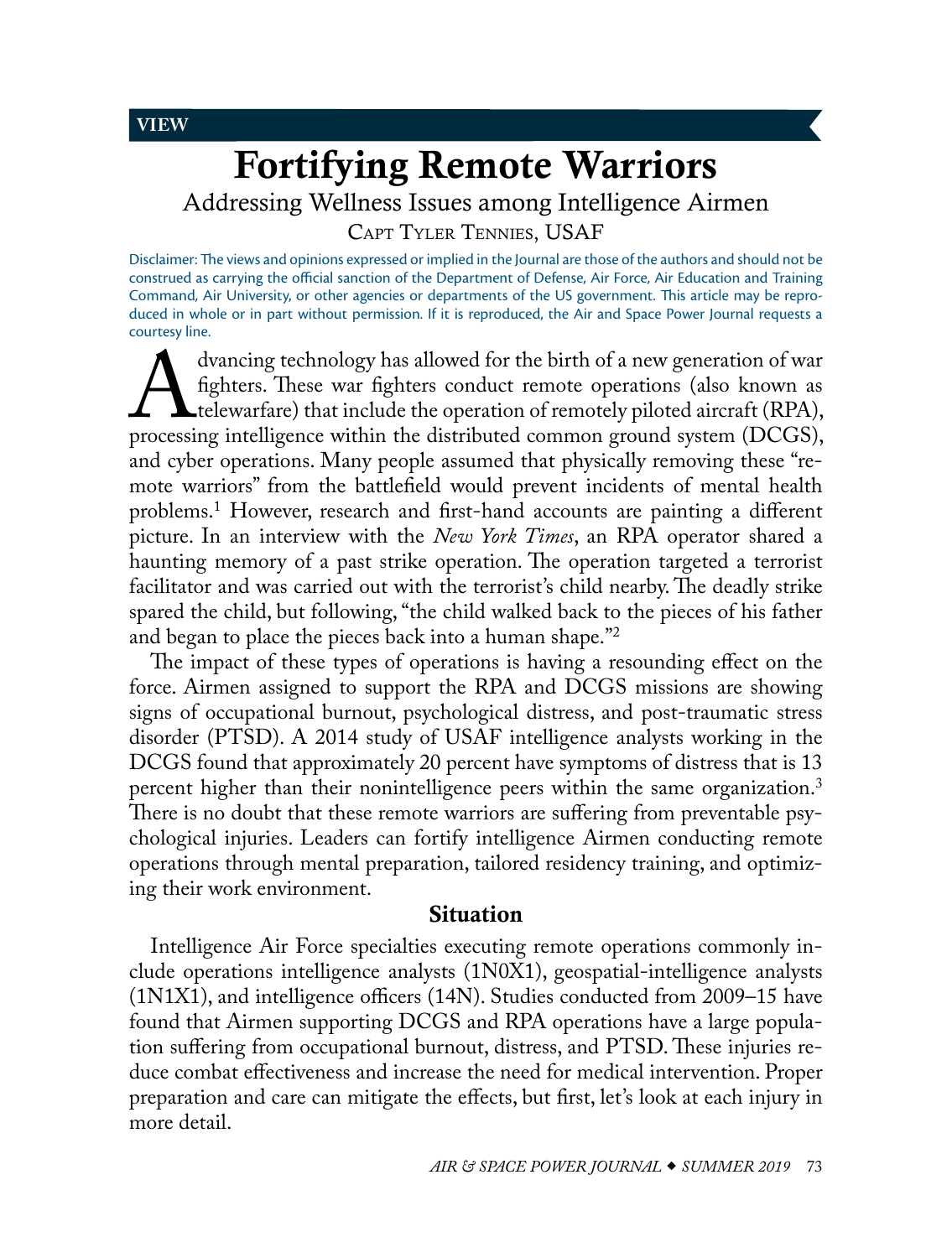<span id="page-1-0"></span>

*USAF Photo by SSgt Vernon Young Jr.*

## **Figure 1. Remote warriors operate the MQ-1 Predator & MQ-9 Reaper.**

## Occupational Burnout and Psychological Distress

Symptoms of occupational burnout vary across a continuum that encompasses three dimensions: emotional exhaustion, cynicism, and professional efficacy.<sup>[4](#page-10-0)</sup> Individuals considered "burned-out" on the continuum would feel emotionally drained, callous toward their duties, and contribute little to their organization. In contrast, engaged individuals strive for excellence and are confident in their contribution to the unit's mission.[5](#page-10-0) Individuals who are experiencing occupational burnout will degrade mission effectiveness through complacency or reduced attention on the job. Similar to burnout, distress affects an analyst's cognitive performance. The characteristics of psychological distress are negative emotional, behavioral, physical, and cognitive symptoms such as anger, poor sleep, or difficulty concentrating.[6](#page-10-0) Remote warriors within the DCGS and RPA communities are vital to proper weapons employment, protecting manned aircraft, and overwatching ground forces. Combat duties demand an analyst's undivided attention, which occupational burnout and distress prevents. Furthermore, the high-pressure demands of combat duties amplify the risk of depression, anger, and suicidal ideation. Later, we will review a firsthand account of the pressure placed on intelligence Airmen during weapons employment and how it affected their well-being. The demands of combat operations, combined with a lack of necessary life skills, are contributing to the effects of distress, and proactive measures are needed.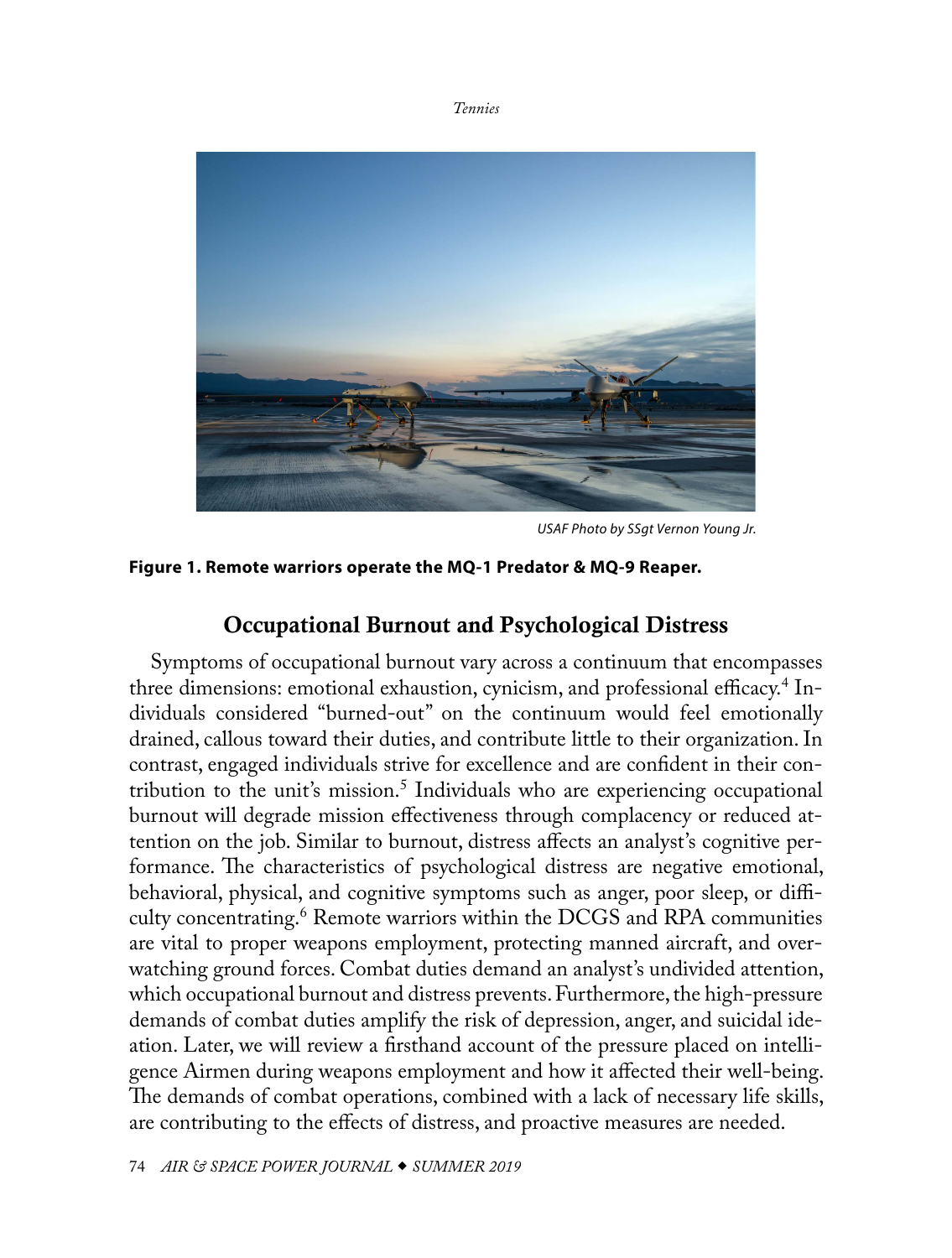*Fortifying Remote Warriors*

# Post-Traumatic Stress Disorder

<span id="page-2-0"></span>In addition to burnout and distress, remote warriors are showing signs of PTSD. One study found that 2–5 percent of Airmen are suffering PTSD symptoms, which may include memory loss, detachment from others, outbursts of anger, and hypervigilance.[7](#page-10-0) Albeit, this is lower than the high average of 17 percent found in returning veterans of Iraq and Afghanistan, it is still alarming.<sup>8</sup> It is normal for individuals who have witnessed horrible events to have painful memories, anxiety, guilt, or unpleasant dreams[.9](#page-10-0) However, these normal responses can transition into PTSD symptoms if not correctly managed by the individual. Sometimes this requires assistance from peers or professionals to process the experience. If not properly managed, an Airman may be removed from operational teams to receive necessary medical care and reduce mission readiness.

Additionally, Airmen may suffer symptoms of PTSD long after they separate from active duty, stressing personal relationships, and further taxing medical care through the Veteran's Administration. For instance, analysts assigned to the DCGS were at a higher risk of substance abuse and some reported symptoms of insomnia, depression, or nightmares up to three years after separating from the military.[10](#page-10-0) So, what is causing almost a quarter of the intelligence analysts supporting remote operations to suffer from mental health injuries?



*USAF Photo by TSgt Nadine Barclay*

**Figure 2. Many Airmen supporting remote combat operations are suffering from distress and post-traumatic stress disorder.**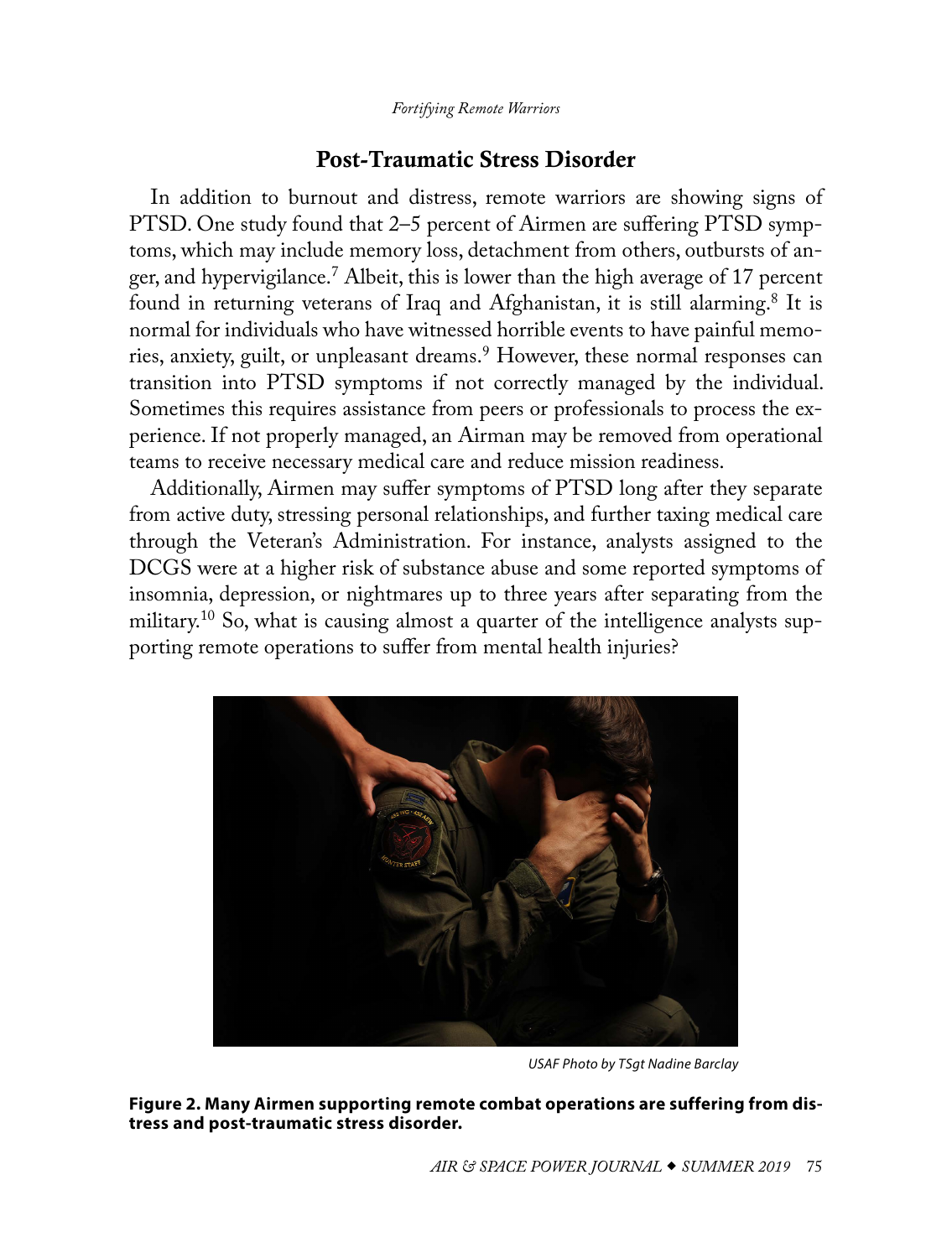## Contributing Factors

<span id="page-3-0"></span>**Nature of Remote Combat**. Airmen conducting remote operations experience combat differently than any generation before. Historically, warriors would be separated from society when they left for war. Battles would end at nightfall, and warriors would sit around the campfire to debrief the day as they prepared for the next morning's battle. As technology advanced, battles became continuous fights that lasted for days and gave rise to increasing rates of psychological trauma. This trauma has gone by many names such as "shell shock" or "Gulf War syndrome."[11](#page-10-0) Remote warriors now face continuous combat from the home front. In the words of Lieutenant Colonel Ogal, a military psychologist supporting the DCGS, "They are literally from combat to cul-de-sac in a short drive.["12](#page-10-0) For example, DCGS analysts processing full-motion video (FMV) must stay "eyes-on," or they may miss a critical detail. Even in cases of violent rape, beheading, or torture, they watch every second in high-definition.<sup>13</sup> Then, they review the feed in detail and write what occurred in an intelligence report.

In addition to viewing the graphic realities of war, young Airmen are also under pressure to make life or death decisions. FMV analysts are trained to understand how the video may trick their minds into seeing something that is not there. Due to this, they are the members of the FMV team who can officially make determinations of what is happening. An example of this would be identifying if a person is holding a rifle or a broomstick. With this responsibility, analysts often initiate the use of deadly force by establishing if the activity meets the strike criteria prescribed in the rules of engagement. They play a vital role in deciding who is on the receiving end of a kinetic strike or not. During an interview, Staff Sergeant Kimi (pseudo name) working in the 480th Intelligence, Surveillance, and Reconnaissance Wing (ISRW) relates how this pressure affected her and prompted her to reach out for medical support:

"To this day I still think about it, but it's been a couple of years," she said with a heavy sigh. "I made the correct decision but knowing that I could have made the wrong one, and a lot of people could have died because of a wrong decision—I just could not stop thinking about it."<sup>[14](#page-11-1)</sup>

Even with making the right decision, Staff Sergeant Kimi had reoccurring memories of the event due to combat stress. With this in mind, it's fair to assume that Airmen who made the wrong call are also having difficulty processing these stressful life experiences. Both the violent nature of remote combat and highpressure decisions place analysts in positions ripe for psychological injuries. Operational stress exacerbates the situation by making individuals more susceptible to burnout, distress, and PTSD.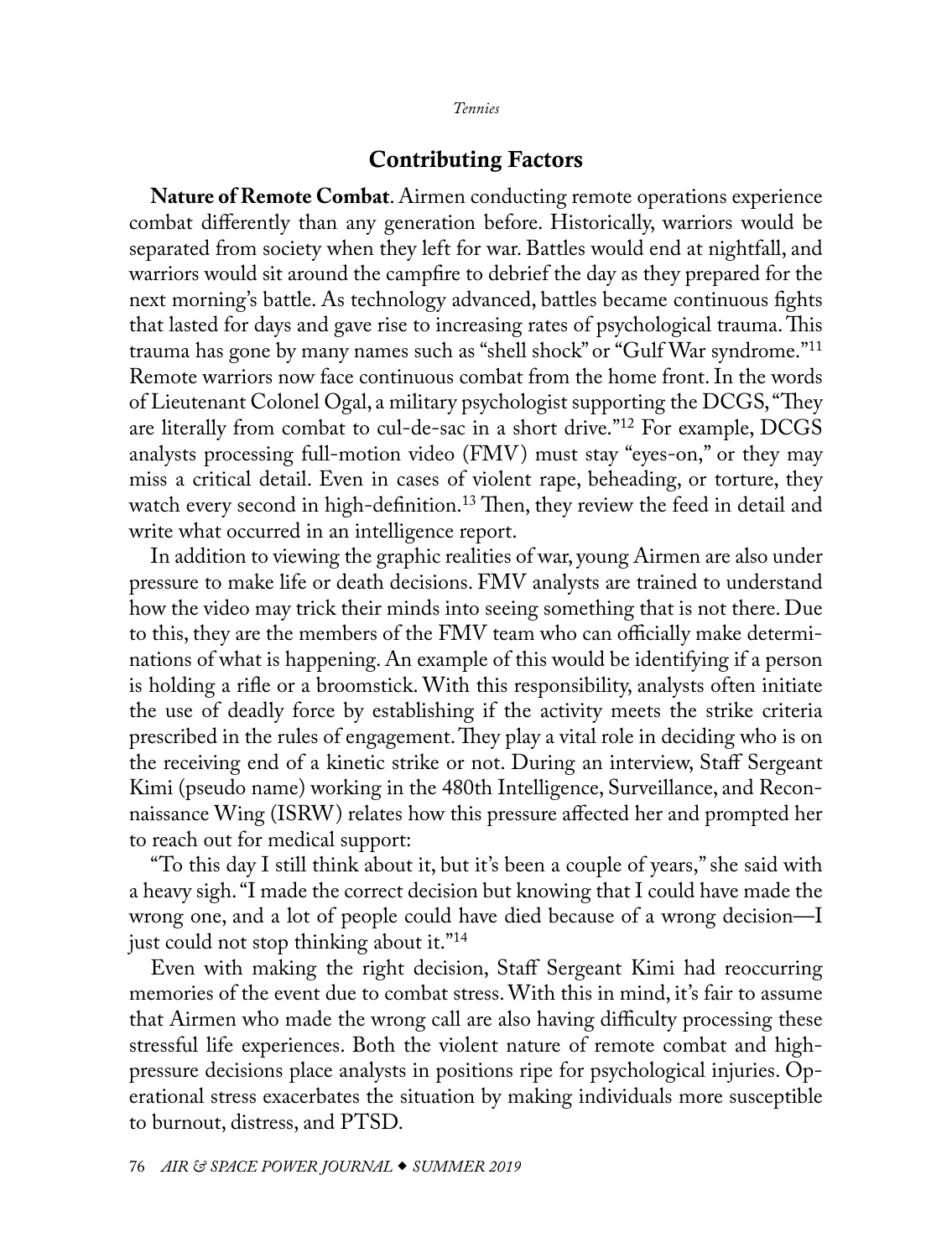## *Fortifying Remote Warriors*

<span id="page-4-0"></span>

*USAF photo*

## **Figure 3. Intelligence Airmen at a distributed ground site remotely conduct combat operations.**

# Operational Stress

**Long Hours**. Remote warriors consistently reported long hours, shift work, sustained vigilance, and processing FMV as their highest stressors.<sup>[15](#page-11-1)</sup> The everincreasing demand for intelligence support, combined with a lack of trained Airmen, is putting a huge burden on the remote force. From 2003–09, RPA sorties increased 10-fold and then rose again from 2013–17 while the workforce largely stayed consistent in size.[16](#page-11-1) The 480th ISRW Surgeon General put it this way: "You've got the same number of Airmen doing the same number of mission hours but with a 1,000-percent increase in those life-and-death decisions, so of course their job is going to get significantly more difficult."[17](#page-11-1) In many squadrons, commanders have put their Airmen into 12-hour shifts. This often creates a 14-hour workday when accounting for premission planning, briefings, training, and other necessary tasks. However, these demands are putting our Airmen at risk of psychological injuries. Research shows that 1-in-10 Airmen working more than 51 hours a week had symptoms of distress and were four times as likely to suffer symptoms of PTSD[.18](#page-11-1)

**Rotating Shifts**. In addition to analysts working long hours, most of the force is young and has never experienced shift work. They do not have the necessary life skills or training to understand their circadian rhythm, nor how to adjust it in a healthy manner. Many analysts are using excessive amounts of caffeine, over-thecounter medications, or alcohol to adjust their sleep cycles. This agitates the problem since caffeine and alcohol both lower the quality of sleep[.19](#page-11-1) The use of such drugs can easily become a negative cycle, where an individual uses caffeine to stay awake and alcohol to fall asleep. From 2017–18, the author observed the effects of shift work firsthand in an RPA Operations Center. During this period, he worked with several of his Airmen who suffered from insomnia and difficulty focusing. Most Airmen had difficulty sleeping due to inexperience with shift work. They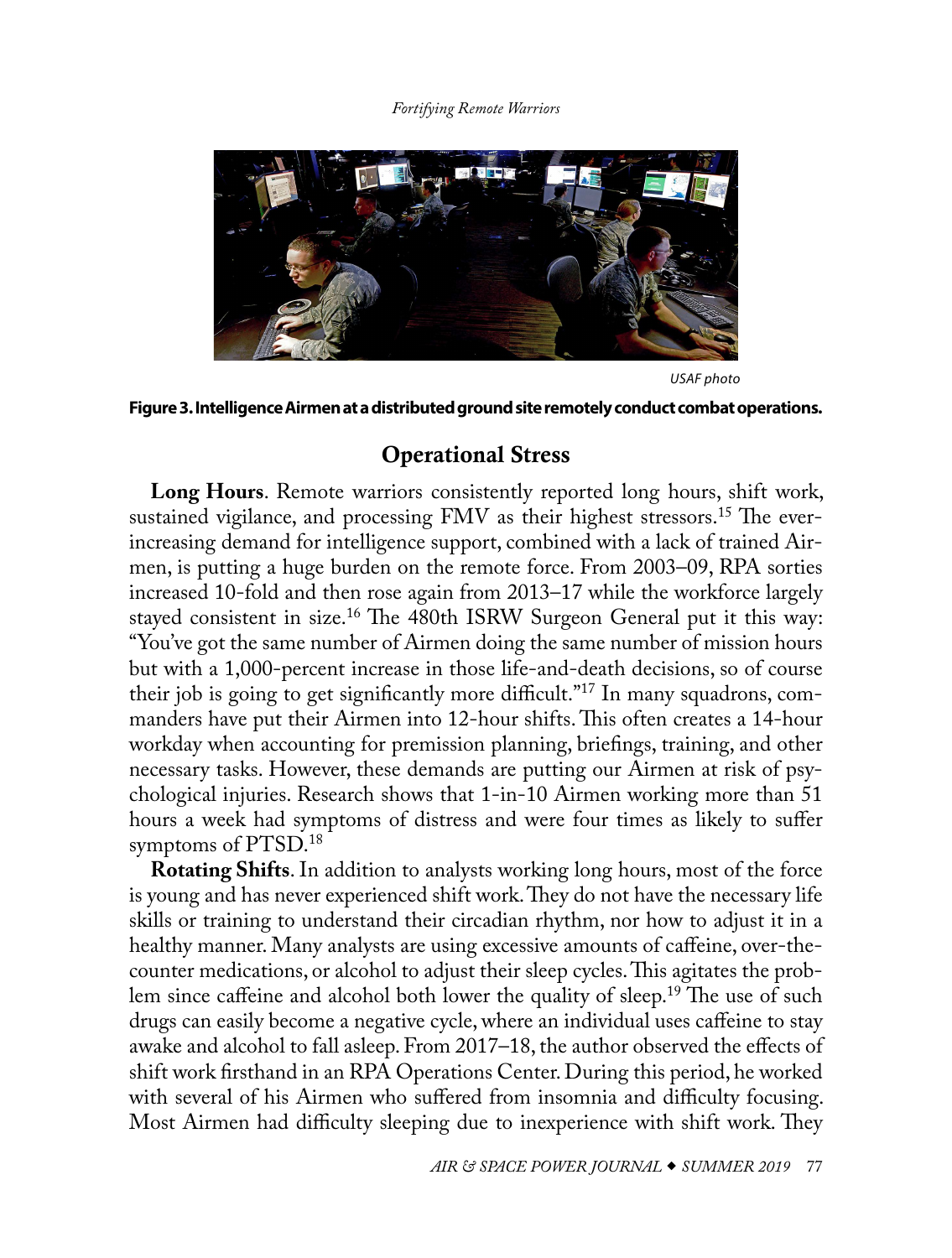<span id="page-5-0"></span>did not understand the effects of sunlight, artificial light, and caffeine on their bodies' sleep rhythms. Additionally, many Airmen attempted to switch their sleep schedules on their days off, preventing adjustment to their circadian rhythms and increasing fatigue. It's also concerning that many Airmen were averaging only three to four hours of sleep a night. After five or more days of only four hours of sleep, mental performance is the same as having stayed awake for 24 hours, which is the equivalent of being legally drunk.<sup>[20](#page-11-1)</sup> This is an unacceptable level of performance for Airmen engaged in combat operations. It's also a real danger while deployed-in-place. In the US, lack of sleep is a leading cause of vehicle accidents. In 2015, approximately 90,000 accidents were linked to drowsiness with 33,000 injuries and 736 fatalities. [21](#page-11-1) Poor sleep and fatigue are lowering our Airmen's combat performance and leaving them at a higher risk of a severe accident.

**Fitness**. Airmen within the DCGS are more likely to not conduct personal physical training, have poor nutrition, and are at higher risk of obesity.[22](#page-11-1) A lack of exercise and poor nutrition further degrade mission effectiveness through decreased alertness and concentration. They also increase the risk of chronic disease and illness. The long hours, rotating shifts, and everyday demands of life leave many too drained to hit the gym. Conversely, Airmen who find the time to maintain an active lifestyle have increased productivity, improved health, and miss fewer days of work.<sup>[23](#page-11-1)</sup> It is also well understood that exercise releases stressreducing chemicals into the blood that have the potential to improve mental wellbeing. However, operational stress and the accompanying fatigue discourage Airmen from taking proactive steps leaving them at higher risk.<sup>24</sup>

**Fortifying Airmen.** In 2007, the DOD Task Force on Mental Health established four goals to combat the effects of sustained combat operations on the force. These goals include a culture of support for psychological health, a continuum of excellent care, sufficient and appropriate resources, and empowered lead-ers who advocate mental resilience.<sup>[25](#page-11-1)</sup> Within the US Special Operations Command, the Preservation of the Force and Family (POTFF) program is working to address many of the goals.<sup>26</sup> Within the DCGS, Airmen resiliency teams (ART) have been established to address the needs of intelligence analysts conducting remote operations.<sup>27</sup> Both the POTFF and ARTs consist of psychologists, social workers, chaplains, and medical specialists embedded within operational units. These teams provide support, training, and counseling services to our Airmen on the front line. The POTFF and ART members often have the same security clearance as the members they support. This access is useful because it allows the "docs" to understand the mission and work environment first-hand. It also allows Airmen a way to disclose the events that may be bothering them without the fear of compromising classified information.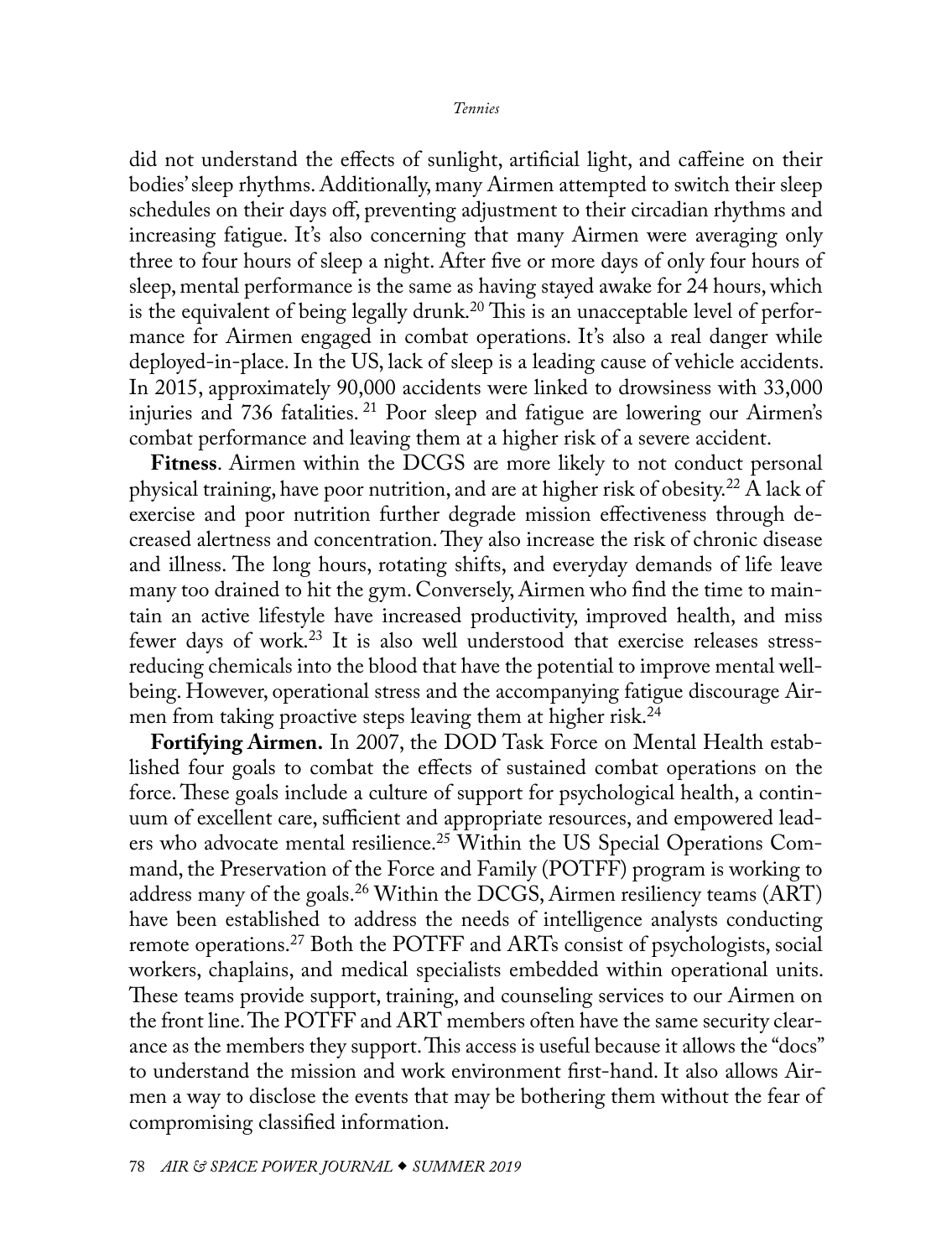*Fortifying Remote Warriors*

<span id="page-6-0"></span>

*USAF Photo by SrA Kristoffer Kaubisch*

## **Figure 4. Fatigued Airmen decrease combat effectiveness and are at a higher risk of off-duty accidents.**

However, this support is in operational units. This is too late as proactive steps need to be taken early in the training pipeline. The 17th Training Group (TRG) at Goodfellow AFB, Texas has taken a step in the right direction by incorporating chaplains into intelligence training classrooms. These chaplains advise instructors and address student issues early.<sup>28</sup> This is undoubtedly a positive measure, but it should be a part of a layered approach that starts by mentally preparing Airmen.

# Mental Preparation

According to the Diagnostic and Statistical Manual of Mental Disorders, intense fear, helplessness, or horror are causes of PTSD.[29](#page-11-1) Stress inoculation can reduce the effects of traumatic events by preparing people for what they will be exposed to.[30](#page-11-1) Currently, the geospatial and intelligence analysts are the only Airmen with AFSCs listed who receive tailored resiliency training during their apprentice course. This is laudable, but we are missing a large population of analysts supporting the remote fight. Operations intelligence analysts and intelligence officers work alongside our geospatial analysts but receive no tailored resiliency training to prepare them for assignments in the remote mission. For example, a survey in 2017 found that one in five DCGS analysts witnessed a rape while on the job.[31](#page-11-1) Witnessing a rape with an inability to stop the violent act may cause feelings of intense helplessness. However, with proper mental preparation, we can reduce the effects associated with witnessing violence. Similarly, to how vaccination works, we can expose Airmen to the realities of their future work in a con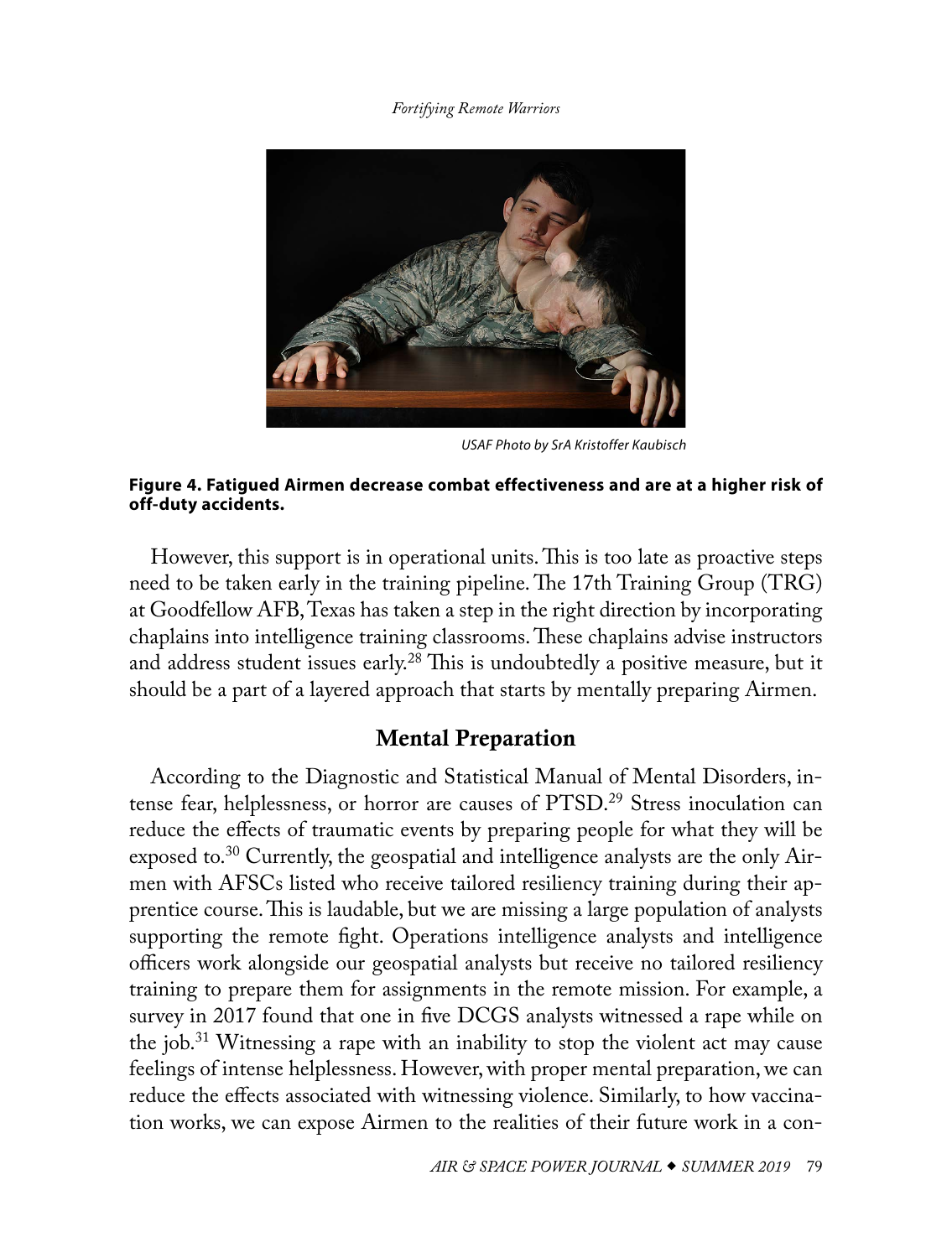<span id="page-7-0"></span>trolled and supportive manner. By doing so, they will be better prepared for combat and reduce the chances of feeling the intense emotions listed as PTSD triggers.

Additionally, we need to ask direct questions about the nature of combat operations. Many Airmen are not prepared to be a part of the kill chain and did not understand that they would be actively involved in combat. When Staff Sergeant Kimi talked with her recruiter before joining the Air Force, she expressed an interest in art and photography. With this in mind, her recruiter encouraged her to enlist as a geospatial analyst and said it was "like working with photography."<sup>32</sup> However, her work as an FMV analyst supporting weapons employment was far from a college art class. A survey of three intelligence units found that one of every five Airmen felt directly responsible for the death of an enemy combatant on more than 10 occasions[.33](#page-11-1) Airmen should consider if they are comfortable executing the kill chain, and they need a chance to reflect on the seriousness of the duty. Our Airmen come from a society in which the violence of taking human life is prohibited and unacceptable.<sup>34</sup> As an organization, we need to walk new Airmen through the moral implications of the kill chain. This will allow analysts to effectively participate in the realities of their new profession and ensure members arrive at their squadrons prepared.

In addition to mental preparation, the intelligence career field should incorporate tailored resiliency education beyond baseline USAF Comprehensive Airmen Fitness. In 2012, the Air Force Security Forces Center instituted the Defender's Edge program that incorporated training on fatigue countermeasures, adrenaline management, mental preparation, and killing.<sup>35</sup> Defender's Edge was created to fill a void in training and meet the unique needs of security forces members. A similar program, tailored to the needs of intelligence professionals, may be developed to teach members and leaders the necessary skills to thrive in demanding operational environments. Programs like Defender's Edge teach Airmen necessary life skills and continue to build an understanding of the ethical issues surrounding the application of deadly force. Topics such as sleep hygiene, the proper use of caffeine, circadian rhythm, fitness, and ethics must be covered during apprentice courses and built upon in operational units. Furthermore, our supervisors should be taught how to coach their Airmen through the demands of remote combat. Frontline supervisors are in the best position to identify and deal with problems early. Career field education and training plans (CFETP) should be revised to identify new skills for five-level and seven-level analysts. In addition to CFETPs, local training plans may be developed to fill necessary knowledge gaps. The table presents train-ing items that may be integrated into a CFETP or a local master training plan.<sup>[36](#page-11-1)</sup>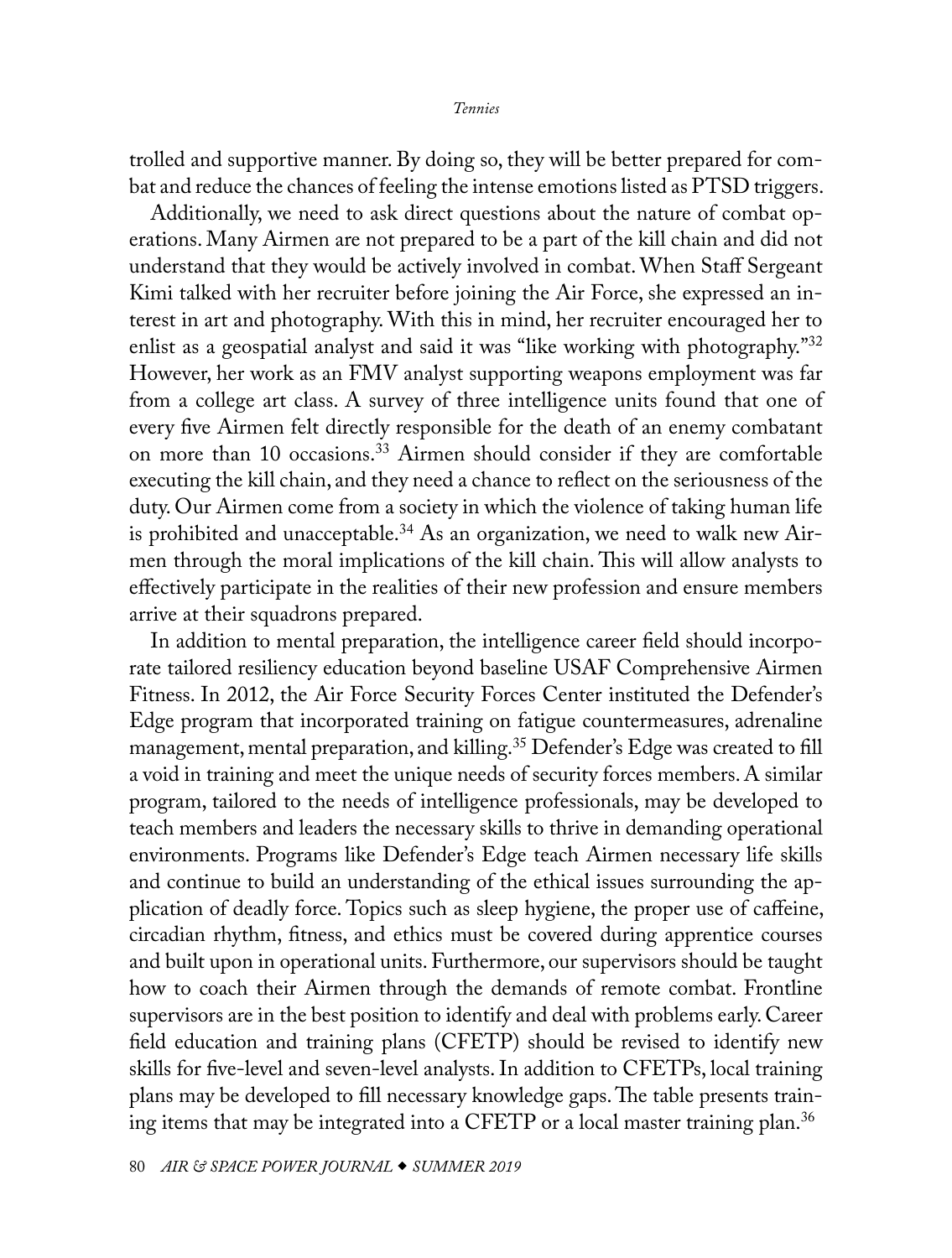| Intelligence Operator Basic Skills |                                                                                            |                      |                    |                       |                       |                                |
|------------------------------------|--------------------------------------------------------------------------------------------|----------------------|--------------------|-----------------------|-----------------------|--------------------------------|
| Task<br>No.                        | Task, knowledge, and<br>technical reference                                                | <b>Start</b><br>date | Completion<br>date | Trainer's<br>initials | Trainee's<br>initials | Certifier's<br><i>initials</i> |
| $\mathbf{1}$                       | <b>Fatigue management</b>                                                                  |                      |                    |                       |                       |                                |
| 1.1                                | Describe the cognitive effects of<br>18 hours without sleep.                               |                      |                    |                       |                       |                                |
| 1.2                                | Identify signs of fatigue<br>in others.                                                    |                      |                    |                       |                       |                                |
| 1.3                                | Describe the effects of light on<br>sleep quality.                                         |                      |                    |                       |                       |                                |
| 1.4                                | Understand the effects of<br>caffeine on sleep quality.                                    |                      |                    |                       |                       |                                |
| 1.5                                | Identify the proper amount of<br>caffeine to mitigate fatigue and<br>maximize alertness.   |                      |                    |                       |                       |                                |
| 1.6                                | Describe the effect of proper<br>nutrition and exercise on mental<br>alertness.            |                      |                    |                       |                       |                                |
| $\overline{2}$                     | <b>Stress response</b>                                                                     |                      |                    |                       |                       |                                |
| 2.1                                | Understand the effects of the<br>sympathetic nervous system.                               |                      |                    |                       |                       |                                |
| 2.2                                | Describe the physical effects of<br>adrenaline.                                            |                      |                    |                       |                       |                                |
| 2.3                                | Understand the connection<br>between the sympathetic and<br>autonomic nervous systems.     |                      |                    |                       |                       |                                |
| 2.4                                | Identify the proper use of<br>combat/tactical breathing.                                   |                      |                    |                       |                       |                                |
| 2.5                                | Identify the positive result<br>of physical exercise on<br>adrenaline management.          |                      |                    |                       |                       |                                |
| 3                                  | <b>Mental preparation</b>                                                                  |                      |                    |                       |                       |                                |
| 3.1                                | Describe how the warrior<br>mindset ties to the Oath of<br>Enlistment and Airmen's Creed.  |                      |                    |                       |                       |                                |
| 3.2                                | Identify personal beliefs in<br>regard to combat operations<br>and the profession of arms. |                      |                    |                       |                       |                                |
| $\overline{4}$                     | Use of deadly force                                                                        |                      |                    |                       |                       |                                |
| 4.1                                | Understand the difference<br>between killing and murder.                                   |                      |                    |                       |                       |                                |
| 4.2                                | Understand the sources of<br>military authority, use of force,<br>and rules of engagement. |                      |                    |                       |                       |                                |
| 4.3                                | Understand the possible<br>emotions that may arise<br>following violent events.            |                      |                    |                       |                       |                                |
| 4.4                                | List resources available for help.                                                         |                      |                    |                       |                       |                                |

## **Table. Sample AF Form 797, Job Qualification Standard**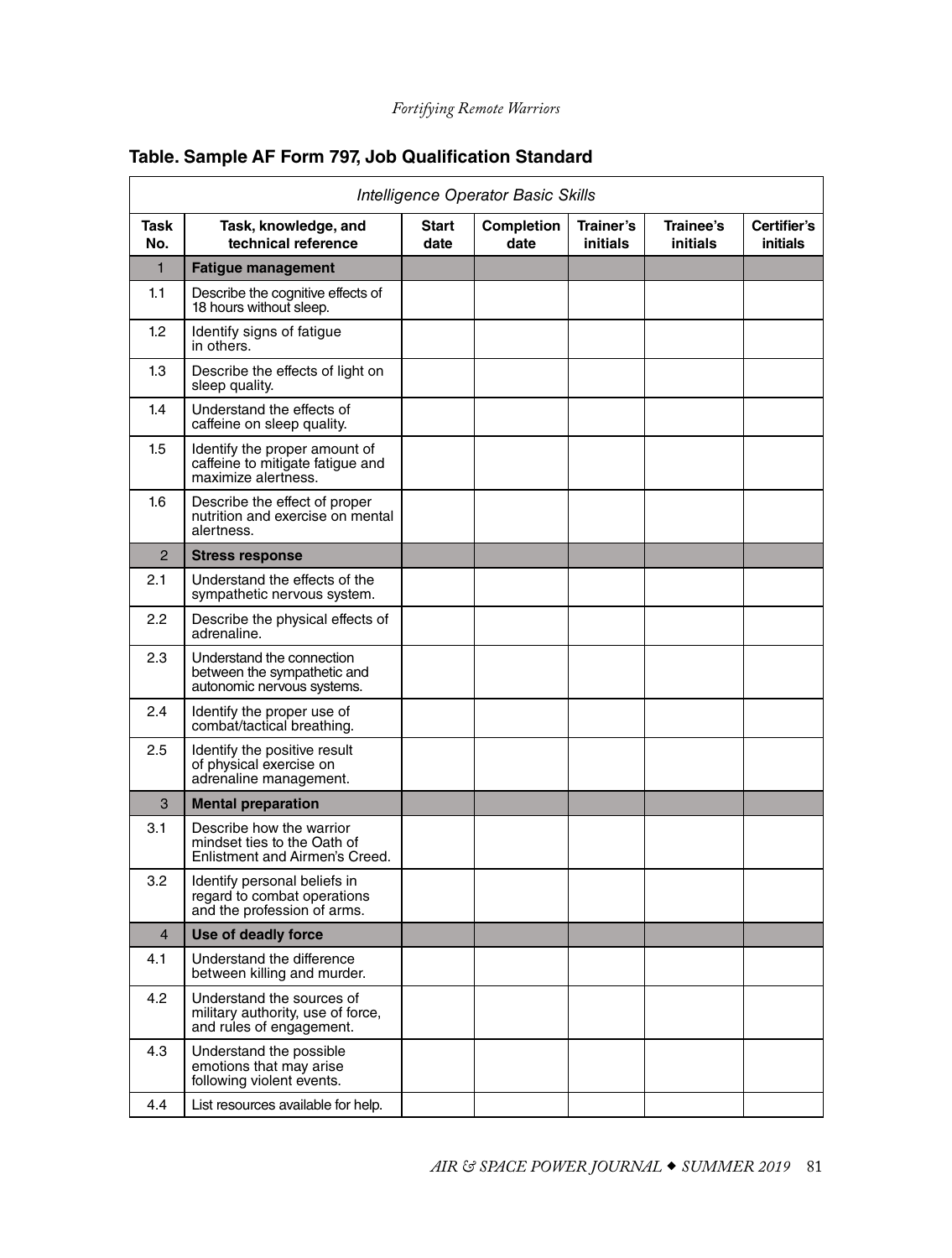## Work Environment

<span id="page-9-0"></span>Remote combat dictates day and night operations, but the USAF should review how it structures RPA and intelligence units to ensure ideal shifts. Airmen working more than 51 hours a week are four times more likely to suffer PTSD symptoms.[37](#page-11-1) With proper manning, commanders can ensure reasonable eighthour work days and less than 50-hour work weeks. Additionally, the distributed aspect of remote warfare allows for the same mission to be operated within multiple locations and time zones. Intelligence leaders and mission planners should maximize opportunities to keep Airmen's circadian rhythms as natural as possible. Moving missions between organizations in sync with daylight hours can minimize the number of people working night shifts. This is currently in practice to a limited extent within the DCGS but has applications across the remote force.

Moreover, Airmen executing the remote operations mission for more than two years are at a higher risk of distress.[38](#page-11-1) Ideally, a two-year controlled tour would be implemented, to reduce the incidents of distress while bringing in a fresh set of analysts, similarly to how the USAF addresses dwell time between traditional expeditionary deployments. However, controlled tours may not be practical for all organizations. In September 2017, the 480th ISRW instituted the Combat Readiness Sustainment Program (CRSP) to address this very issue. The CRSP provides intelligence Airmen the opportunity to step out of shift work and focus on readiness training, resiliency, and relevancy.[39](#page-11-1) The 480th ISRW has yet to realize the results of CRSP, but it may have broad lessons for the remote warrior community.



*USAF Photo by TSgt Samuel King Jr.*

**Figure 5. Airmen who maintain a physically active lifestyle have increased productivity and improved health.**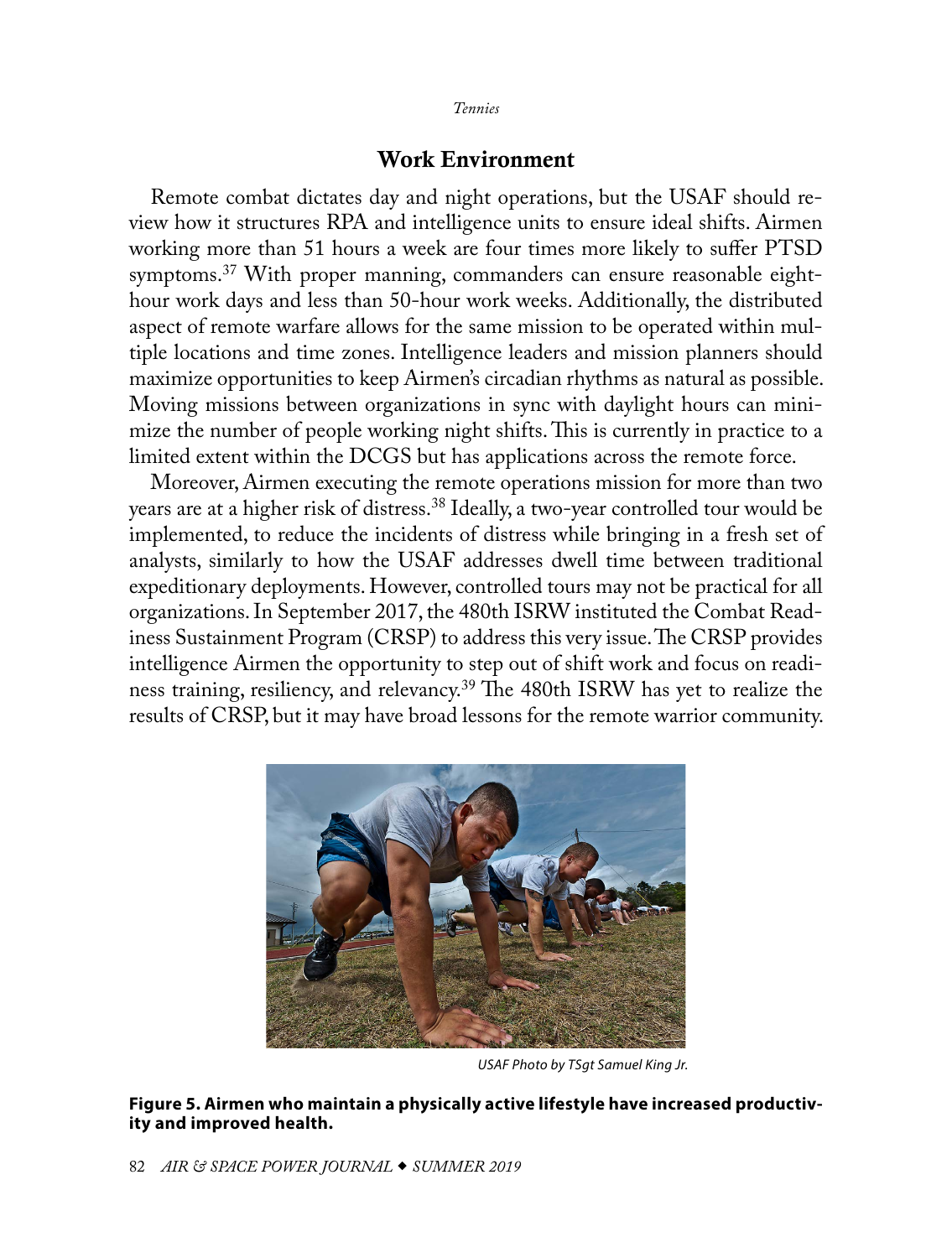## Conclusion

<span id="page-10-0"></span>Recent studies have shown that almost a quarter of the Air Force's remote warriors are suffering from occupational burnout, psychological distress, or PTSD. After 17 years of continuous combat operations, USAF intelligence professionals need to mentally prepare Airmen for the realities of combat, provide tailored training in resilience to meet their needs, and structure units to maximize their combat performance. Changes to the operating environment, such as sunsynchronous operations, have the potential to increase our Airmen's combat effectiveness and well-being. These operational changes will take time, but we can change training today. The 17th TRG can incorporate mental preparation and discuss the ethical use of deadly force in the classroom while career field managers work to incorporate resiliency skills into enlisted CFETPs. Squadron commanders can work with their training teams and wing support agencies to develop localized training meeting their Airmen's needs today. Over time, this layered approach will yield a new generation of fortified and more capable intelligence professionals that thrive while conducting remote combat operations.

#### **Notes**

[1](#page-0-0). Eyal Press, "The Wounds of the Drone Warrior: Even Soldiers Who Fight Wars from a Safe Distance Have Found Themselves Traumatized. Could Their Injuries be Moral Ones?" *New York Times Magazine*, 13 June 2018, [www.nytimes.com.](www.nytimes.com)

[2](#page-0-0). Press, "The Wounds of the Drone Warrior."

[3](#page-0-0). Lillian Prince et al., "Reassessment of Psychological Distress and Post-Traumatic Stress Disorder in United States Air Force Distributed Common Ground System Operators," *Military Medicine* 180 (March 2015): 171–78, [www.ncbi.nlm.nih.gov/](www.ncbi.nlm.nih.gov).

[4](#page-1-0). John K. Langley, "Occupational Burnout and Retention of Air Force Distributed Common Ground System (DCGS) Intelligence Personnel," (PhD diss., Pardee RAND Graduate School, 2012), 10, [www.rand.](www.rand.org/) [org/](www.rand.org/).

[5](#page-1-0). Langley, "Occupational Burnout and Retention," 10–12.

[6](#page-1-0). Wayne Chappelle et al., "Symptoms of Psychological Distress and Post-Traumatic Stress Disorder in United States Air Force 'Drone Operators,'" *Military Medicine* 179 (August 2014): 63–70, [www.ncbi.nlm.](www.ncbi.nlm.nih.gov) [nih.gov](www.ncbi.nlm.nih.gov).

[7](#page-2-0). Chappelle et al, "Symptoms of Psychological Distress," 64; and Lt Col Dave Grossman, retired, and Loren Christensen, *On Combat: The Psychology and Physiology of Deadly Conflict in War and in Peace*, 3rd ed. (Warrior Science Publications, 2008), 279.

[8](#page-2-0). Chappelle et al., "Symptoms of Psychological Distress," 64.

[9](#page-2-0). Field Manual (FM) 22-51, *Leaders' Manual for Combat Stress Control*, 29 September 1994, 35, [www.](www.enlistment.us) [enlistment.us](www.enlistment.us).

[10](#page-2-0). Kris Ostrowski, "Psychological Health Outcomes within USAF Remotely Piloted Aircraft Support Career Fields" (master's thesis, Embry–Riddle Aeronautical University, 2016), 39, 91.

[11](#page-3-0). Lt Col David Grossman and Loren Christensen, *On Combat: The Psychology and Physiology of Deadly Conflict in War and in Peace* (New York: Hachette Book Group, 2013), 23–24.

[12](#page-3-0). Sarah McCammon, "The Warfare May Be Remote But The Trauma Is Real," NPR, 24 April 2017, <www.npr.org>.